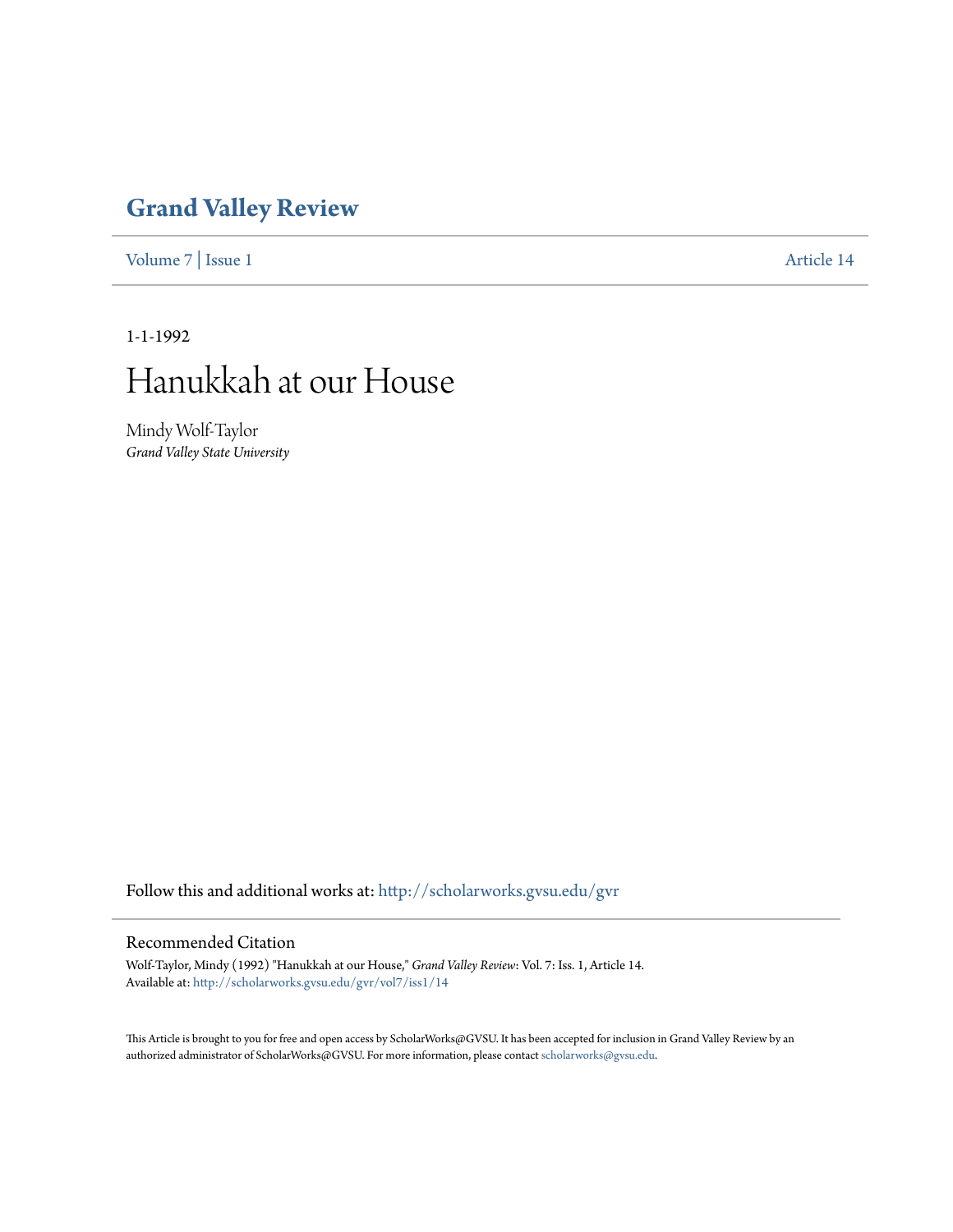## **Hanukkah at our House**

#### **MINDY WOLF-TAYLOR**

Before we recited the blessing and lit our first candle against the dying light of December, I insisted that we plug in the Hanukkah bush. Aglow with blue Christmas lights, it lit up the corner of the family room and the family photographs lined up behind it. I thought we looked dreamy in the blue-lit pictures; my brother, older, wiser, said we looked pitched up from the bottom of a very cold lake to the shore.

Each season, I pushed for blue lights on the tress outside but had to settle for the Hanukkah bush and a miniature Christmas tree with plastic pine needles and ornaments on the nightstand in my room. Each year, I imagined telling Santa my Christmas wish: that he steal down our chimney and leave my father the best box of Havana cigars he could find

Santa never did come. Each December we lit the candles and we didn't do it against the dying light in the window as the sun set so the neighbors could look in and see the yellow glow